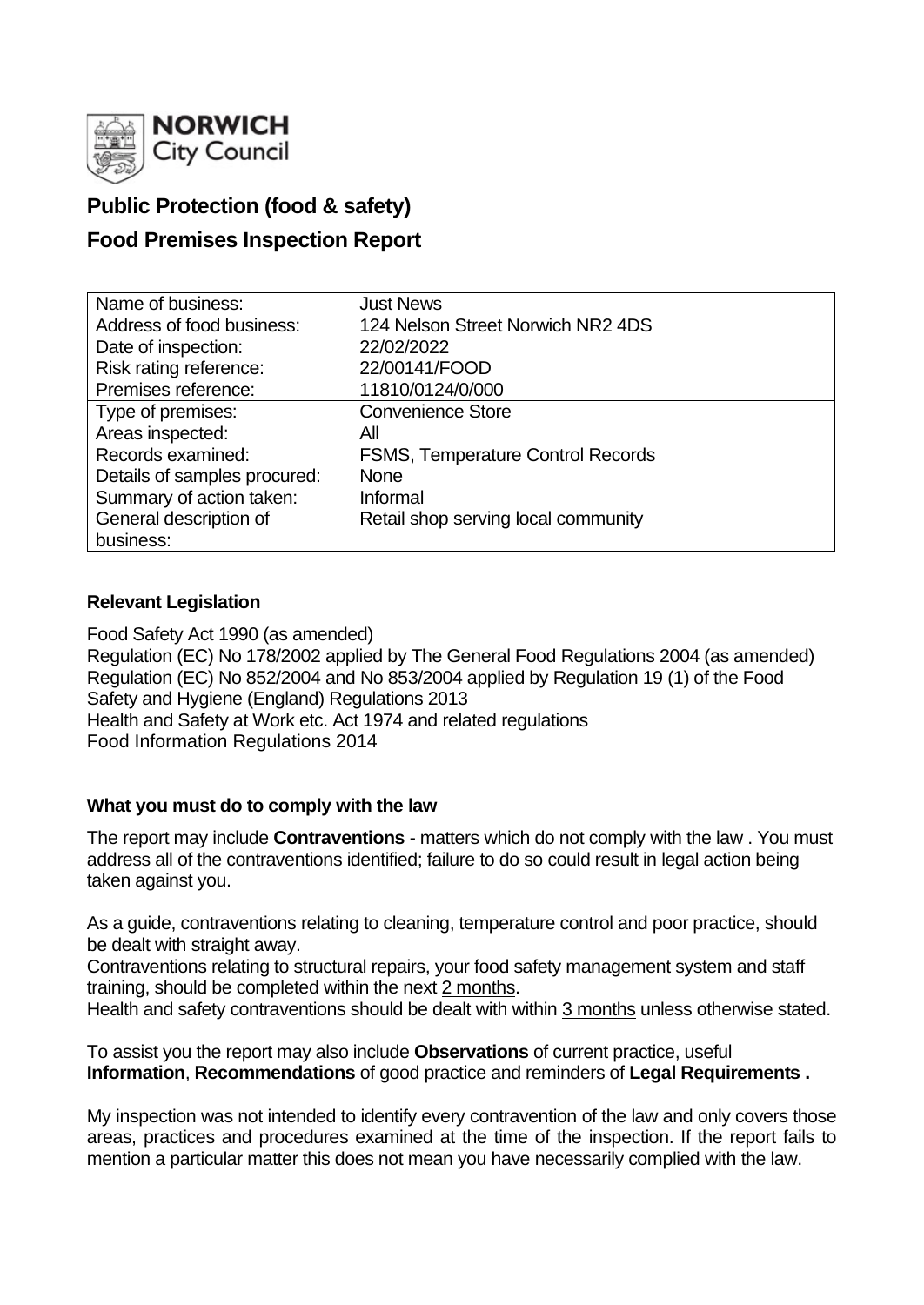# **FOOD SAFETY**

### **How we calculate your Food Hygiene Rating:**

The food safety section has been divided into the three areas which you are scored against for the hygiene rating: 1. food hygiene and safety procedures, 2. structural requirements and 3. confidence in management/control procedures. Each section begins with a summary of what was observed and the score you have been given. Details of how these scores combine to produce your overall food hygiene rating are shown in the table.

| <b>Compliance Area</b>                     |          |    |           | <b>You Score</b> |               |    |           |    |                          |  |  |
|--------------------------------------------|----------|----|-----------|------------------|---------------|----|-----------|----|--------------------------|--|--|
| <b>Food Hygiene and Safety</b>             |          |    |           | 0                | 5             | 10 | 15        | 20 | 25                       |  |  |
| <b>Structure and Cleaning</b>              |          |    |           | $\Omega$         | 5             | 10 | 15        | 20 | 25                       |  |  |
| Confidence in management & control systems |          |    |           | $\overline{0}$   | 5             | 10 | 15        | 20 | 30                       |  |  |
|                                            |          |    |           |                  |               |    |           |    |                          |  |  |
| <b>Your Total score</b>                    | $0 - 15$ | 20 | $25 - 30$ |                  | $35 - 40$     |    | $45 - 50$ |    | > 50                     |  |  |
| <b>Your Worst score</b>                    | 5        | 10 | 10        |                  | 15            |    | 20        |    | $\overline{\phantom{a}}$ |  |  |
|                                            |          |    |           |                  |               |    |           |    |                          |  |  |
| <b>Your Rating is</b>                      | 5        | 4  | 3         |                  | $\mathcal{P}$ |    |           |    | $\overline{0}$           |  |  |

Your Food Hygiene Rating is 5 - a very good standard



## **1. Food Hygiene and Safety**

Food Hygiene standards are excellent. You demonstrated full compliance with legal requirements. You have safe food handling practices and procedures and all the necessary control measures to prevent cross-contamination are in place. **(Score 0)**

#### Contamination risks

**Observation** I was pleased to see you were able to demonstrate effective controls to prevent cross-contamination.

#### Hand-washing

**Observation** I was pleased to see handwashing was well managed.

## **2. Structure and Cleaning**

The structure facilities and standard of cleaning and maintenance are all of a good standard and only minor repairs and/or improvements are required. Pest control and waste disposal provisions are adequate. The minor contraventions require your attention. **(Score 5)**